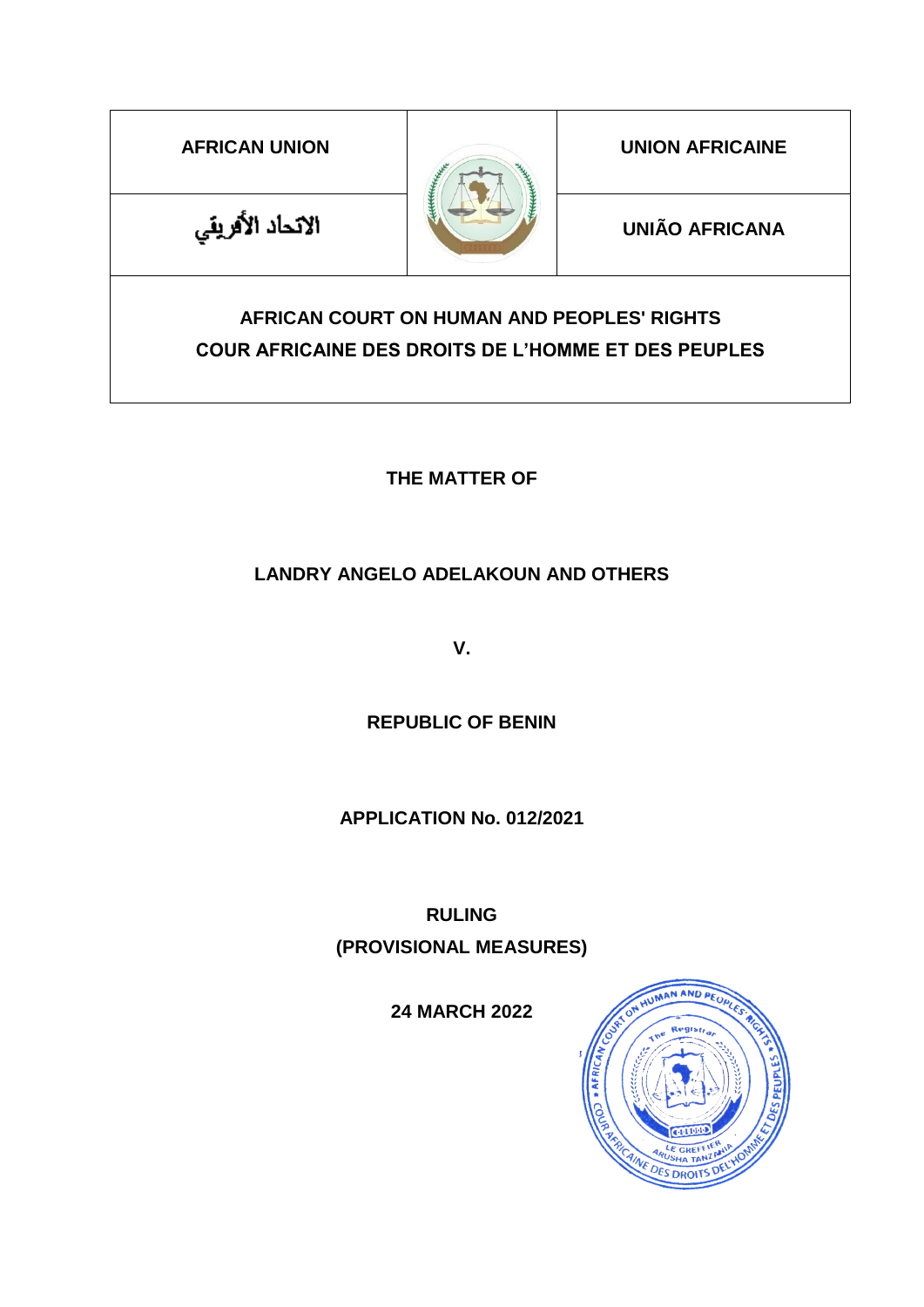**The Court composed of:** Imani D. Aboud, President; Blaise TCHIKAYA, Vice-President; Ben KIOKO, Rafaâ BEN ACHOUR, Suzanne MENGUE, M-Thérèse MUKAMULISA, Tujilane R. CHIZUMILA, Chafika BENSAOULA, Stella I. ANUKAM, Dumisa B. NTSEBEZA, Modibo SACKO - Judges; and Robert ENO, Registrar.

In the Matter of:

Landry Angelo ADELAKOUN AND OTHERS,

*Self-represented*

Versus

REPUBLIC OF BENIN

Represented by Mr. Iréné ACOMBLESSI, Judicial Agent of the Treasury.

*after deliberation,*

*issues the following Ruling:*

### **I. THE PARTIES**

- 1. Landry Angelo Adelakoun, Romaric Jesukpego Zinsou and Fifamin Miguele Houeto (hereinafter, the "Applicants") are nationals of Benin, residing in Cotonou. They allege human rights violations owing to the shutdown of the internet on the day of legislative elections on 28 April 2019.
- 2. The Application is filed against the Republic of Benin (hereinafter "the Respondent State"), which on 21 October 1986 became a Party to the African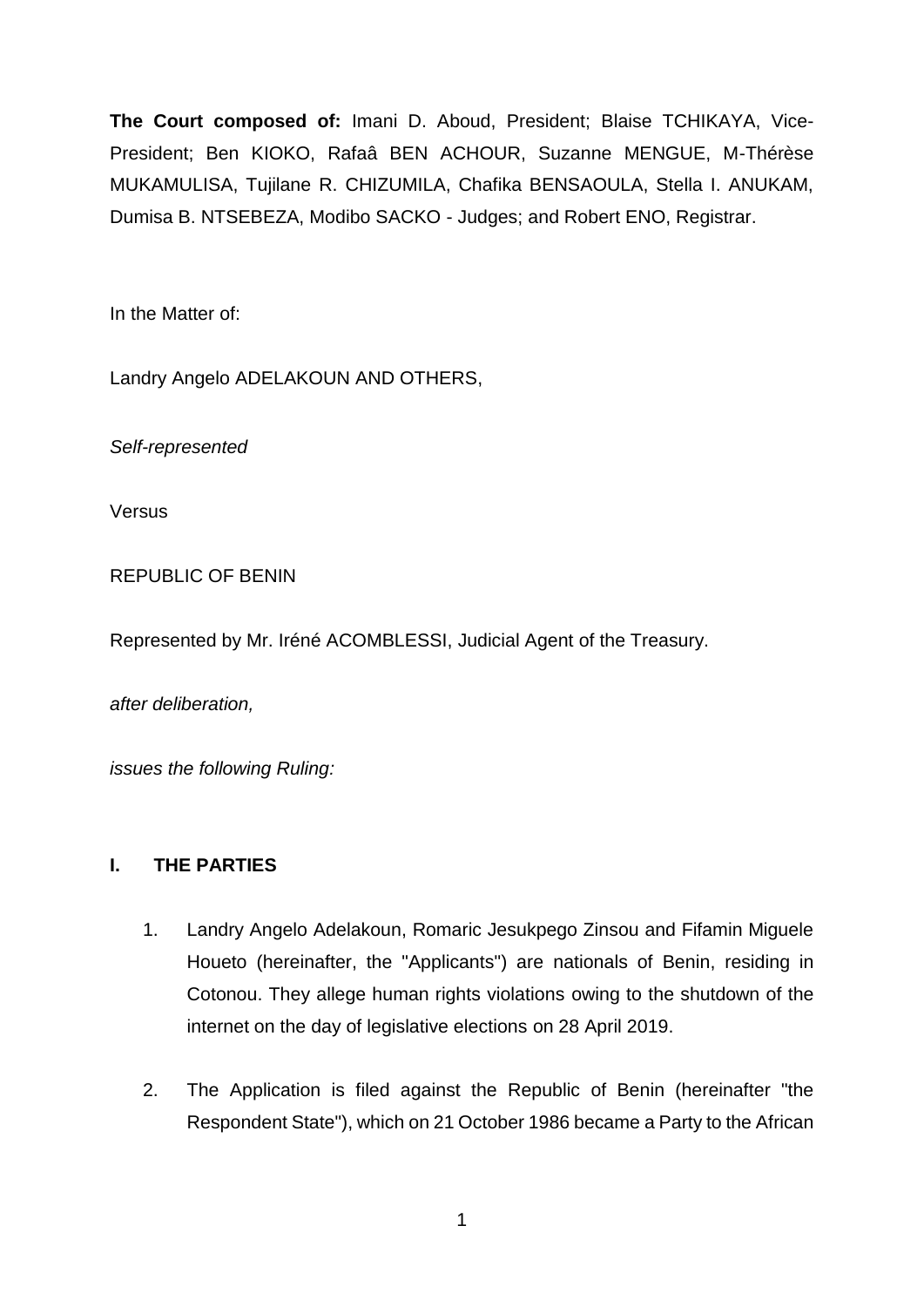Charter on Human and Peoples' Rights (hereinafter "the Charter") and on 22 August 2014 to the Protocol to the African Charter on Human and Peoples' Rights on the Establishment of an African Court on Human and Peoples' Rights (hereinafter "the Protocol"). On 8 February 2016, the Respondent State also deposited the Declaration provided for in Article 34(6) of the Protocol (hereinafter "the Declaration") by virtue of which it accepts the jurisdiction of the Court to receive applications from individuals and Non-Governmental Organisations. On 25 March 2020, the Respondent State deposited with the African Union Commission (AUC) the instrument of withdrawal of its Declaration. The Court has previously ruled that this withdrawal has no effect on pending cases and on new cases filed before the withdrawal of the Declaration comes into force one year after its deposit, that is, on 26 March 2021. 1

#### **II. SUBJECT OF THE APPLICATION**

- 3. It emerges from the Application, that, on 28 April 2019, in "an atmosphere of heightened tension", the Republic of Benin organised legislative elections in which only two political parties supporting the ruling party participated.
- 4. They aver that it is in this atmosphere, "and to the surprise of everyone", that the Beninese people woke up to a nation-wide shutdown of the internet on the day of the said elections.
- 5. The Applicants submit that at no time were Beninese citizens given advance notice of internet shutdown in order for them to take the necessary measures.

<sup>1</sup> <sup>1</sup> *Houngue Éric Noudehouenou v. Republic of Benin*, ACtHPR, Application No. 003/2020 Ruling of 5 May 2020 (Provisional measures), §§ 4 - 5 and corrigendum of 29 July 2020.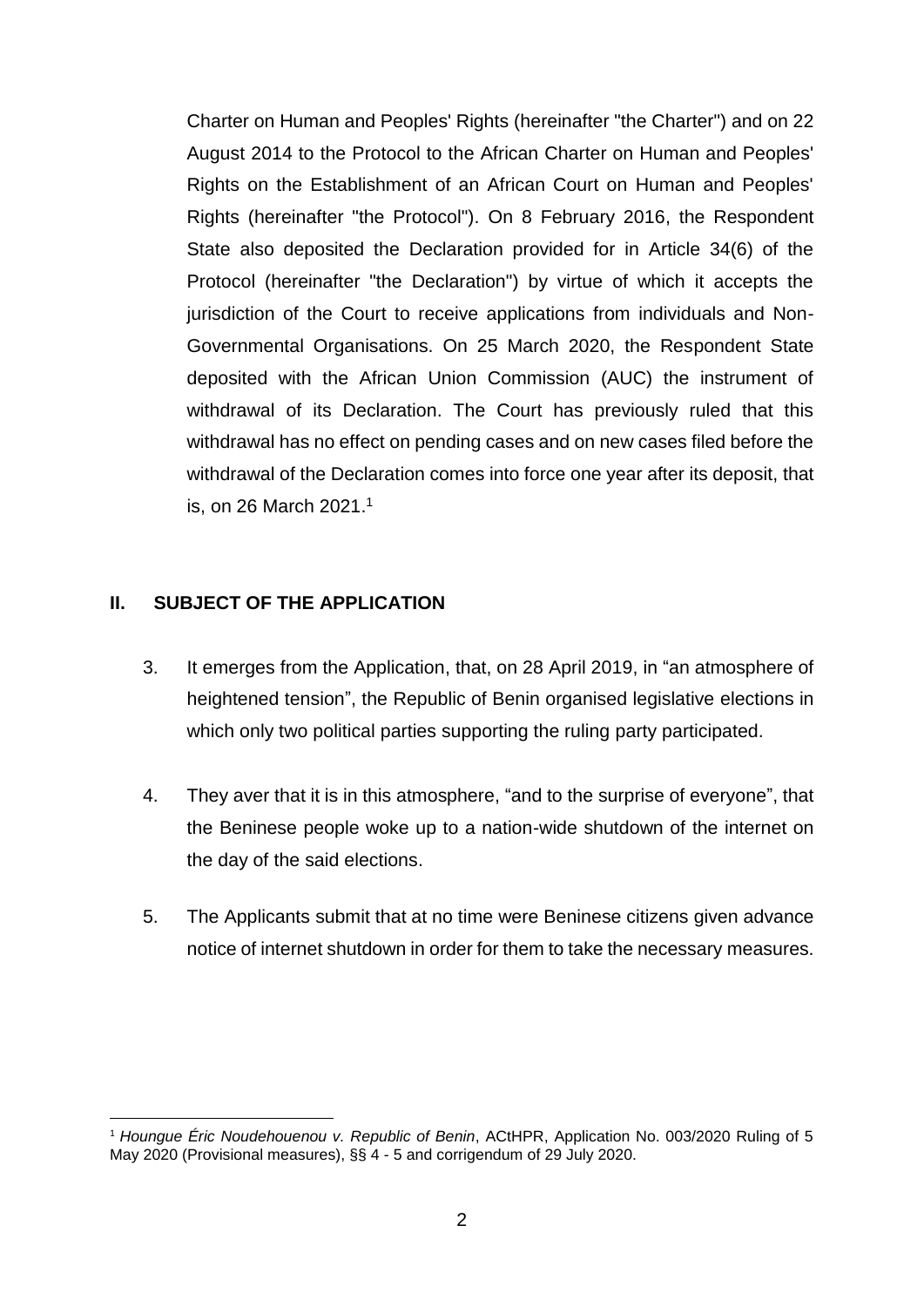### **III. ALLEGED VIOLATIONS**

6. The Applicants allege a violation of the right to freedom of opinion and expression, which entails the right to hold opinions without interference and the right to seek, receive and disseminate, regardless of borders, information and ideas through any media, as protected by Article 19 of the Universal Declaration of Human Rights (UDHR).

### **IV. SUMMARY OF THE PROCEDURE BEFORE THE COURT**

- 7. The Application was filed at the Registry on 22 March 2021 together with a request for a provisional measure, which he did not specify.
- 8. On 28 September 2021, the Application on the merits together with the request for a provisional measure were served on the Respondent State for its Response on the merits and on the request for provisional measures within ninety (90) days and fifteen (15) days, respectively from the date of receipt.
- 9. On 20 October 2021, the Respondent State filed its response to the request for a provisional measure.

### **V.** *PRIMA FACIE* **JURISDICTION**

10. Article 3(1) of the Protocol provides that:

The jurisdiction of the Court shall extend to all cases and disputes submitted to it concerning the interpretation and application of the Charter, this Protocol and any other relevant Human Rights instrument ratified by the States concerned.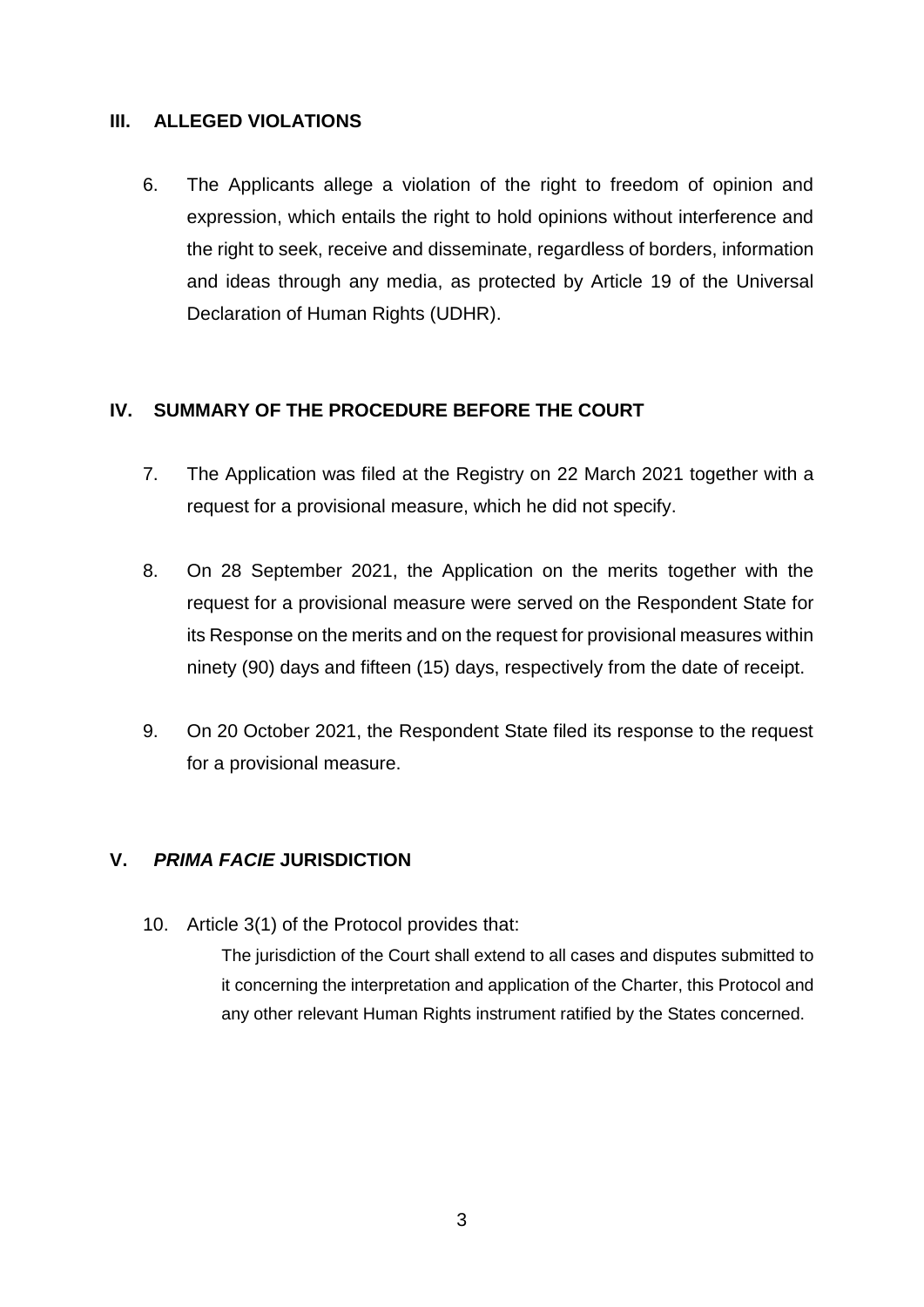- 11. Under Rule  $49(1)$  of the Rules<sup>2</sup> "the Court shall ascertain its jurisdiction ...". However, in the case of provisional measures, the Court does not have to ensure that it has jurisdiction on the merits of the case, but only that it has *prima facie* jurisdiction. 3
- 12. In the instant case, the rights alleged by the Applicants to have been violated are protected by the UDHR, a human rights instrument to which the Respondent State is bound<sup>4</sup>. The Court further recalls that the Respondent State has ratified the Protocol and deposited the Declaration under Article 34(6) of the Protocol as stated in paragraph 2 of this Ruling.
- 13. The Court recalls that it has held that the withdrawal of the Declaration deposited under Article 34(6) of the Protocol has no retroactive effect, nor does it affect new cases brought before the withdrawal came into effect<sup>5</sup> as in the instant case. The Court reiterates its position that the withdrawal of the Respondent State's Declaration took effect on 26 March 2021. *6*
- 14. The Court notes that in the instant case, the Application was filed on 22 March 2021, before the effective date of withdrawal of the Declaration. Accordingly, the said withdrawal does not affect its personal jurisdiction.
- 15. The Court concludes that it has *prima facie* jurisdiction to hear the Application for a provisional measure.

### **VI. PROVISIONAL MEASURE REQUESTED**

16. The Applicants pray "the Court to order a provisional measure".

**.** 

<sup>2</sup> Rules of Court, 25 September 2020.

<sup>3</sup> *Komi Koutche v Republic of Benin*, (provisional measures) (2 December 2019) 3 AfCLR 725 § 14.

<sup>4</sup> Constitution of Benin of 11 December 1990.

<sup>&</sup>lt;sup>5</sup> Ingabire Victoire Umuhoza v Republic of Rwanda (Jurisdiction) (3 June 2016) 1 AfCLR 540, § 67.

<sup>6</sup> *Houngue Éric Noudéhouenou v. Republic of Benin*, ACtHPR, Application No. 003/2020, Ruling of 5 May 2020 (Provisional measures), §§ 4-5 and corrigendum of 29 July 2020.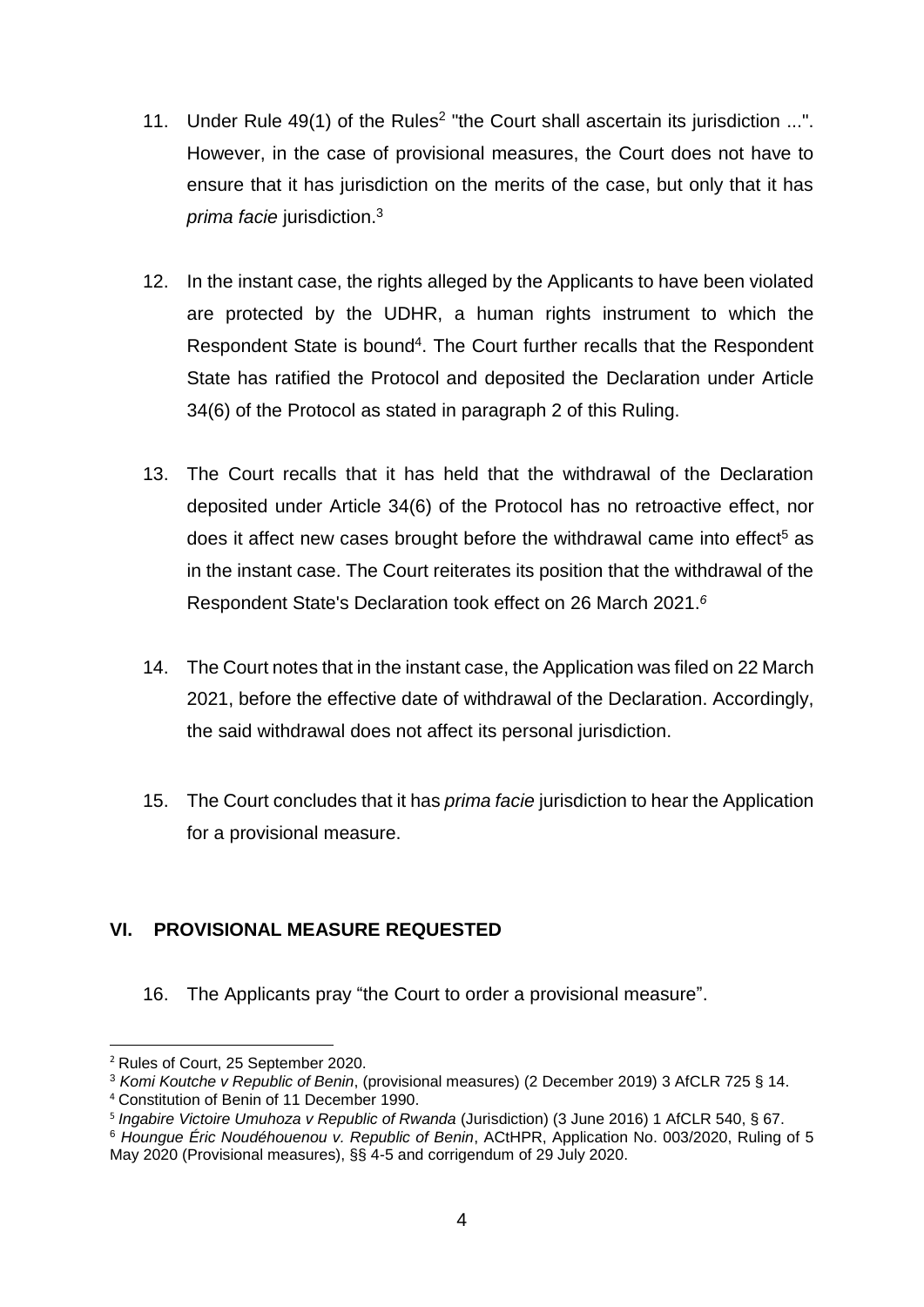17. The Respondent State challenges the Applicants' request, arguing that the Applicants neither demonstrate that the requirements of extreme gravity, urgency or irreparable harm have been met, nor do they specify the provisional measure requested from the Court.

**\*\*\***

- 18. The Court notes that Article 27(2) of the Protocol provides that "in cases of extreme gravity and urgency, and when necessary to avoid irreparable harm to persons, the Court shall adopt such provisional measures as it deems necessary".
- 19. In view of the foregoing, the Court may only order provisional measures in cases of extreme gravity and urgency, aimed at preventing irreparable harm to persons.
- 20. The Court recalls that urgency, which is consubstantial with extreme gravity, means that "an irreparable and imminent risk is caused before the Court renders its ruling".<sup>7</sup> The risk in question must be real, which excludes supposed or abstract risk. There should be a serious risk that requires immediate remedial action.<sup>8</sup>
- 21. The Court notes that for irreparable harm, there must be a "reasonable likelihood of occurrence" in the context and personal circumstances of the Applicant(s).<sup>9</sup>
- 22. The Court emphasises that it is for the Applicant seeking provisional measures to state them clearly and to provide proof of urgency or extreme

**.** 

<sup>7</sup> *Sébastien Ajavon v. Republic of Benin*, ACtHPR, Application No. 062/2019, Ruling of 17 April 2020 (Provisional measures), § 61.

<sup>8</sup> *Ibid, §* 62.

<sup>9</sup> *Ibid*, § 63.